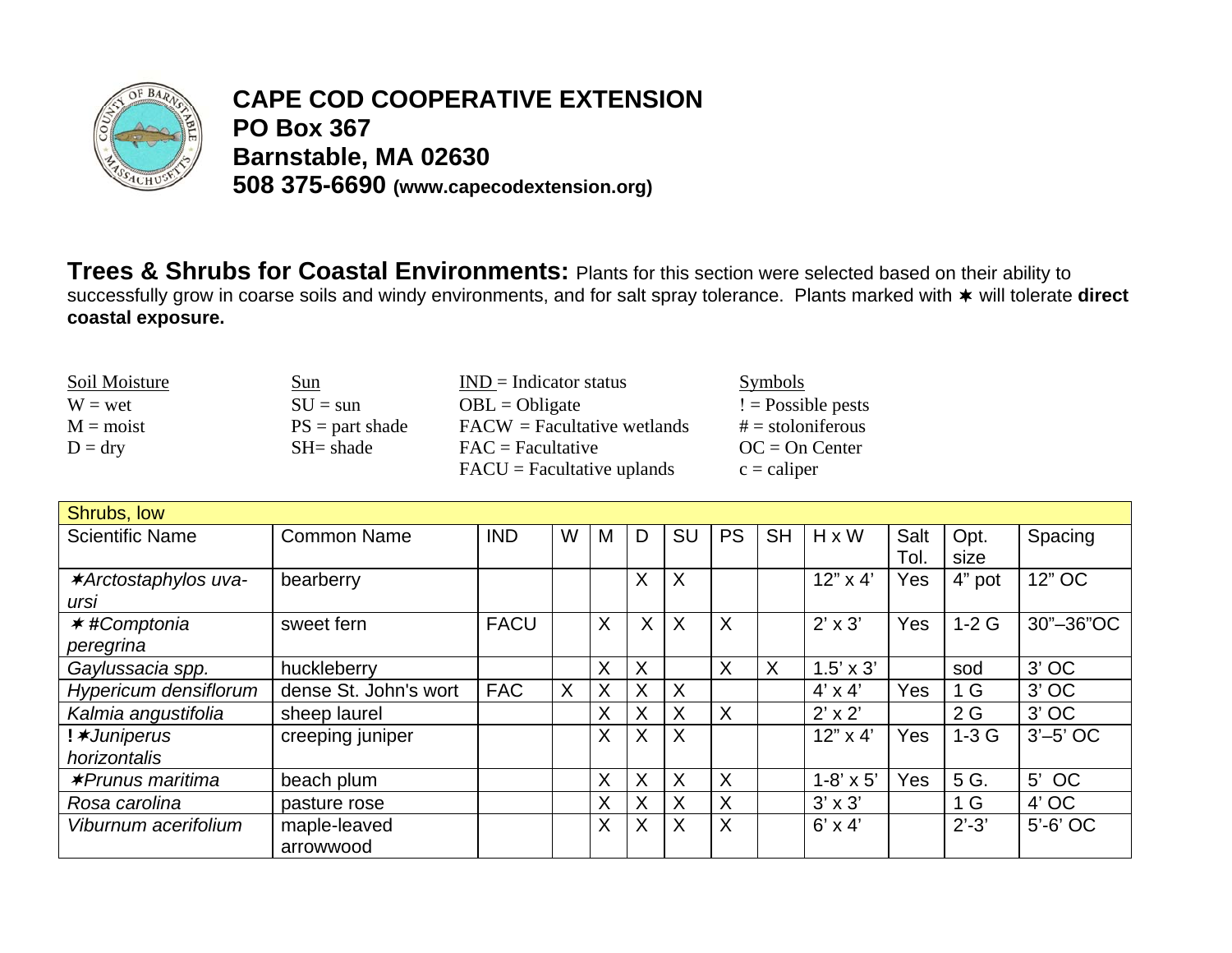| Shrubs, medium                |                    |             |                         |                         |                           |                         |                         |                           |                 |      |                  |             |
|-------------------------------|--------------------|-------------|-------------------------|-------------------------|---------------------------|-------------------------|-------------------------|---------------------------|-----------------|------|------------------|-------------|
| <b>Scientific Name</b>        | <b>Common Name</b> | <b>IND</b>  | W                       | M                       | D                         | SU                      | <b>PS</b>               | <b>SH</b>                 | $H \times W$    | Salt | Opt.             | Spacing     |
|                               |                    |             |                         |                         |                           |                         |                         |                           |                 | Tol. | size             |             |
| Aronia arbutifolia            | red chokeberry     | <b>FACW</b> |                         | $\sf X$                 | $\sf X$                   | $\sf X$                 | $\overline{\mathsf{X}}$ |                           | $6' \times 5'$  |      | $1'-2'$          | 4 -6' OC    |
| <b>*Baccharis halimifolia</b> | groundsel tree     | <b>FACW</b> | X                       | X                       |                           | $\sf X$                 |                         |                           | $6' \times 6'$  | Yes  | 1 <sub>G</sub>   | 4' OC       |
| Cephalanthus                  | buttonbush         | <b>OBL</b>  | X                       | X                       |                           | $\sf X$                 |                         |                           | $6' \times 6'$  |      | $2' - 4'$        | 5'-8' OC    |
| occidentalis                  |                    |             |                         |                         |                           |                         |                         |                           |                 |      |                  |             |
| Clethra alnifolia             | sweet pepperbush,  | FAC+        |                         | $\sf X$                 | $\boldsymbol{\mathsf{X}}$ | $\sf X$                 | $\sf X$                 | $\boldsymbol{\mathsf{X}}$ | $6' \times 6'$  |      | 1 <sub>G</sub>   | 4' OC       |
| Cornus amomum                 | silky dogwood      | <b>FACW</b> |                         | X                       |                           | $\sf X$                 | $\sf X$                 |                           | $6' \times 6'$  |      | $2' - 3'$        | 4'-6' OC    |
| Hamamelis virginiana          | witch hazel        | FAC-        |                         | $\mathsf X$             | $\sf X$                   | $\sf X$                 | $\sf X$                 |                           | $15' \times 5'$ |      | $2'-4'$          | $5'$ OC     |
| llex glabra                   | inkberry           | FACW+       |                         | X                       |                           | $\overline{\mathsf{X}}$ | $\overline{X}$          |                           | $6' \times 6'$  | Yes  | 5 G              | $4'-5'$ OC  |
| llex verticillata             | winterberry        | FACW+       | $\overline{\mathsf{X}}$ | $\overline{X}$          | $\overline{\mathsf{x}}$   | $\overline{\mathsf{x}}$ | $\overline{\mathsf{x}}$ |                           | 10' x10'        | Yes  | $2' - 4'$        | 4'-6' OC    |
| Juniperus communis            | pasture juniper    |             |                         |                         | Χ                         | $\overline{X}$          |                         |                           | $5' \times 8'$  | Yes  | 1 <sub>G</sub>   | 4'-5' OC    |
| Lindera benzoin               | spicebush          | FACW-       |                         | $\overline{X}$          |                           |                         | $\overline{X}$          |                           | $6' \times 6'$  |      | 2G               | 4'-5' OC    |
| Myrica gale                   | sweet gale         | <b>OBL</b>  | X                       |                         |                           | $\sf X$                 | $\overline{\mathsf{X}}$ |                           | $4' \times 4'$  |      | 2G               | $4'-5'$ OC  |
| <b>*Myrica pensylvanica</b>   | northern bayberry  | <b>FAC</b>  | X                       | $\mathsf{X}$            | $\sf X$                   |                         | $\overline{X}$          |                           | $9' \times 9'$  | Yes  | 3 G              | 4' OC       |
| Rhododendron                  | swamp azalea       | <b>OBL</b>  | X                       | $\sf X$                 |                           | $\sf X$                 |                         |                           | $5' \times 5'$  |      | $3' - 4'$        | $4'-5'$ OC  |
| viscosum                      |                    |             |                         |                         |                           |                         |                         |                           |                 |      |                  |             |
| # Rhus aromatica              | fragrant sumac     |             |                         | X                       | $\boldsymbol{\mathsf{X}}$ | $\sf X$                 | $\sf X$                 |                           | 6' x 10'        |      | 2G               | 4' OC       |
| # Rhus glabra                 | smooth sumac       |             |                         | $\overline{\mathsf{X}}$ | $\boldsymbol{\mathsf{X}}$ | $\overline{\mathsf{X}}$ |                         |                           | 10' x 0'        | Yes  | $2'-4'$          | 4' OC       |
| Rosa palustris                | swamp rose         | <b>OBL</b>  | X                       |                         |                           | $\sf X$                 | $\sf X$                 | X                         | $7' \times ?$   |      | 1 <sub>G</sub>   | 4' OC       |
| Sambucus canadensis           | common elderberry  | FACW-       | $\overline{\mathsf{X}}$ | X                       |                           | $\overline{\mathsf{x}}$ | $\overline{X}$          | $\overline{X}$            | $6' \times 6'$  |      | $\overline{2}$ G | $4'$ OC     |
| Vaccinium                     | highbush blueberry | FACW-       |                         | $\mathsf{X}$            | $\sf X$                   | $\sf X$                 | $\overline{\mathsf{X}}$ |                           | $6' \times 6'$  |      | 2G               | $6' - 8'OC$ |
| corymbosum                    |                    |             |                         |                         |                           |                         |                         |                           |                 |      |                  |             |
| Viburnum cassinoides          | Witherod viburnum  |             |                         | X                       | X                         | X                       | $\sf X$                 |                           | $6' \times 6'$  |      | 2G               | 6' OC       |
| Viburnum dentatum             | arrowwood          | FACW-       |                         | $\overline{X}$          | $\boldsymbol{\mathsf{X}}$ | $\overline{X}$          | $\overline{X}$          |                           | $8' \times 8'$  | Yes  | 2G               | $6'$ OC     |
| Viburnum nudum                | Smooth             |             |                         | $\sf X$                 |                           | $\sf X$                 | $\overline{\mathsf{x}}$ |                           | $6' \times 6'$  |      | 2G               | 6' OC       |
|                               | witherod           |             |                         |                         |                           |                         |                         |                           |                 |      |                  |             |
| Viburnum trilobum             | Am. Cranberry      | <b>FACW</b> |                         | X                       |                           | X                       | $\overline{\mathsf{X}}$ | $\sf X$                   | $6' \times 6'$  |      | 2G               | 6' OC       |
|                               | viburnum           |             |                         |                         |                           |                         |                         |                           |                 |      |                  |             |

| Shrubs, tall           |                 |             |   |   |   |           |           |           |               |      |           |         |
|------------------------|-----------------|-------------|---|---|---|-----------|-----------|-----------|---------------|------|-----------|---------|
| <b>Scientific Name</b> | Common Name     | <b>IND</b>  | W | M |   | <b>SU</b> | <b>PS</b> | <b>SH</b> | $H \times W$  | Salt | Opt.      | Spacing |
|                        |                 |             |   |   |   |           |           |           |               | Tol. | size      |         |
| Alnus serrulata        | smooth alder    | <b>OBL</b>  |   | ⌒ |   |           |           |           | $15'$ x $15'$ |      | $2' - 3'$ | 8' OC   |
| Kalmia latifolia       | mountain laurel | <b>FACU</b> |   |   |   |           |           |           | $10'$ x $10'$ |      | 2 G       | 6' OC   |
| #Rhus copallina        | shining sumac   |             |   |   | ↗ |           | ⋏         |           | 20' x20'      |      | 2G        | 5' OC   |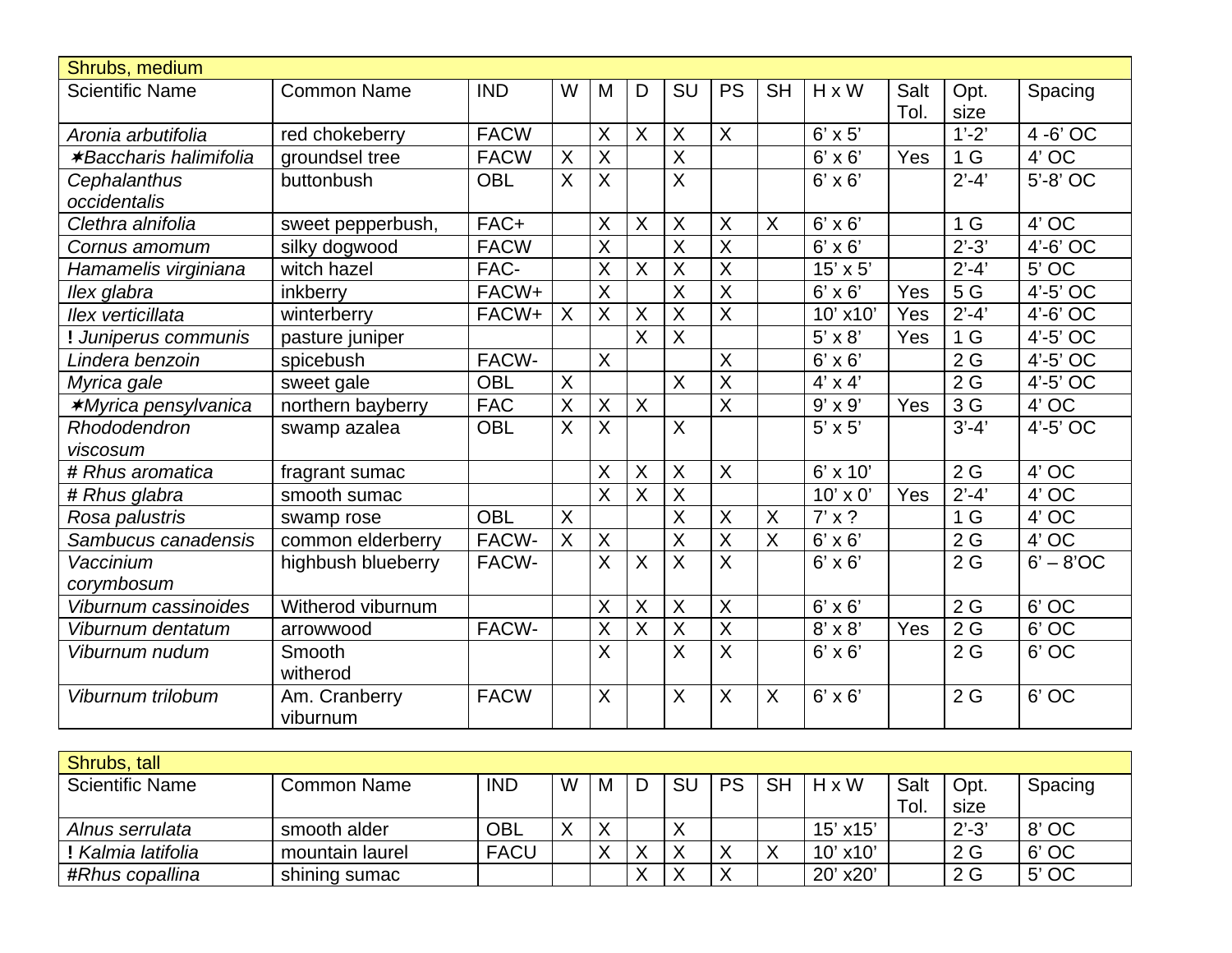| $\cdots$<br>'vphina<br>או וחי<br>. . | sumac<br>stagh<br>. . |  | . .<br>. . | $\cdot$<br>- |  | つに<br>$-$<br>ᄾᄼ<br>∼∸ | $V$ $\cap$ $\sim$<br>v | $\sim$<br>$\sim$<br>h<br>UL |
|--------------------------------------|-----------------------|--|------------|--------------|--|-----------------------|------------------------|-----------------------------|
|                                      |                       |  |            |              |  |                       |                        |                             |

| Trees, small (understory)         |                    |              |   |         |          |         |           |          |                 |            |                          |           |
|-----------------------------------|--------------------|--------------|---|---------|----------|---------|-----------|----------|-----------------|------------|--------------------------|-----------|
| <b>Scientific Name</b>            | <b>Common Name</b> | <b>IND</b>   | W | M       | D        | Su      | <b>PS</b> | Sh       | $H \times W$    | Salt       | Opt.                     | Spacing   |
|                                   |                    |              |   |         |          |         |           |          |                 | tol.       | size                     |           |
| Amelanchier<br>canadensis         | shadbush           | <b>FAC</b>   | X | $\sf X$ |          |         | $\sf X$   | X        | $15' \times 5'$ | Yes        | $4' - 6'$                | 8'-12'OC  |
| ! Cornus florida                  | flowering dogwood  |              |   | $\sf X$ | X        | X       | $\times$  | X        | 20' x20'        |            | $1\frac{1}{2}$ "-2"<br>C | 12'-15'OC |
| Crataegus crus-galli              | cockspur hawthorn  |              |   | $\sf X$ | $\times$ | $\sf X$ | $\sf X$   |          | $20' \times 0'$ |            | $1\frac{1}{2}$ "-2"<br>C | 12'-15'OC |
| ! llex opaca                      | American holly     |              |   | X       |          | X       | $\sf X$   |          | $30' \times 5'$ |            | $4' - 5'$                | 12'-15'OC |
| ! <b>*Juniperus</b><br>virginiana | eastern red cedar  | <b>FACU</b>  |   | X       | $\times$ | $\sf X$ |           |          | $35' \times 5'$ | <b>Yes</b> | $4' - 6'$                | 8'-10' OC |
| Magnolia virginiana               | sweetbay magnolia  | FACW+        | X | X       |          | X       | X         | X        | 20' x20'        |            | $3' - 4'$                | 15'-20'OC |
| Ostrya virginiana                 | ironwood           | <b>FACU-</b> |   | $\sf X$ | $\sf X$  |         | X         | $\times$ | 25' x20'        |            | $1\frac{1}{2}$ -<br>2"c  | 20' OC    |
| Sassafras albidum                 | sassafras          | <b>FACU-</b> |   | X       | $\times$ | $\sf X$ | $\sf X$   |          | 25'x25"         |            | $1\frac{1}{2}$ "-2"<br>C | 20' OC    |

| Trees, tall (canopy)    |                      |             |   |   |          |    |           |    |              |      |             |           |
|-------------------------|----------------------|-------------|---|---|----------|----|-----------|----|--------------|------|-------------|-----------|
| <b>Scientific Name</b>  | <b>Common Name</b>   | <b>IND</b>  | W | M | D        | Su | <b>PS</b> | Sh | $H \times W$ | Salt | Opt.        | Spacing   |
|                         |                      |             |   |   |          |    |           |    |              | tol. | size        |           |
| Acer rubrum             | red maple            | <b>FAC</b>  | Χ | X | $\times$ | X  | X         |    | 40' x30'     |      | $2" - 3" c$ | 20' OC    |
| Betula nigra            | river birch          | <b>FACW</b> | Χ | X |          | Χ  | X         |    | 40' x35'     |      | 2"c         | 20' OC    |
| Celtis occidentalis     | hackberry            | <b>FACU</b> |   | X | X        | X  | X         |    | 30' x35'     | Yes  | 2"c         | 20' OC    |
| Chamaecyparis           | Atlantic white cedar | <b>OBL</b>  | X | X |          |    | X         |    | 50' x20'     |      | $5' - 8'$   | 20' OC    |
| thyoides                |                      |             |   |   |          |    |           |    |              |      |             |           |
| Fagus grandifolia       | American beech       | <b>FACU</b> |   | X |          | Χ  | $\times$  |    | 60' x60'     |      | $2" - 3" c$ | 30' OC    |
| Fraxinus americana      | white ash            |             |   | X |          | Χ  | X         |    | 50' x40'     |      | $2" - 3" c$ | 25'-30'OC |
| Fraxinus                | green ash            | <b>FACW</b> |   | X |          | X  | $\times$  |    | 50' x30'     |      | $2" - 3" c$ | 25'-30'OC |
| pennsylvanica           |                      |             |   |   |          |    |           |    |              |      |             |           |
| Liriodendron tulipifera | tulip poplar         |             |   | X |          | Χ  | X         |    | 70' x50'     |      | $2" - 3" c$ | 35'-40'OC |
| Nyssa sylvatica         | tupelo               | FACW-       | Χ | X | X        | X  | $\times$  |    | 50' x30'     |      | $2" - 3" c$ | 15'-20'OC |
| $\star$ ! Picea glauca  | white spruce         |             |   | X | X        | X  |           |    | 40' x20'     | Yes  | $5'-6'$     | 20'-25'OC |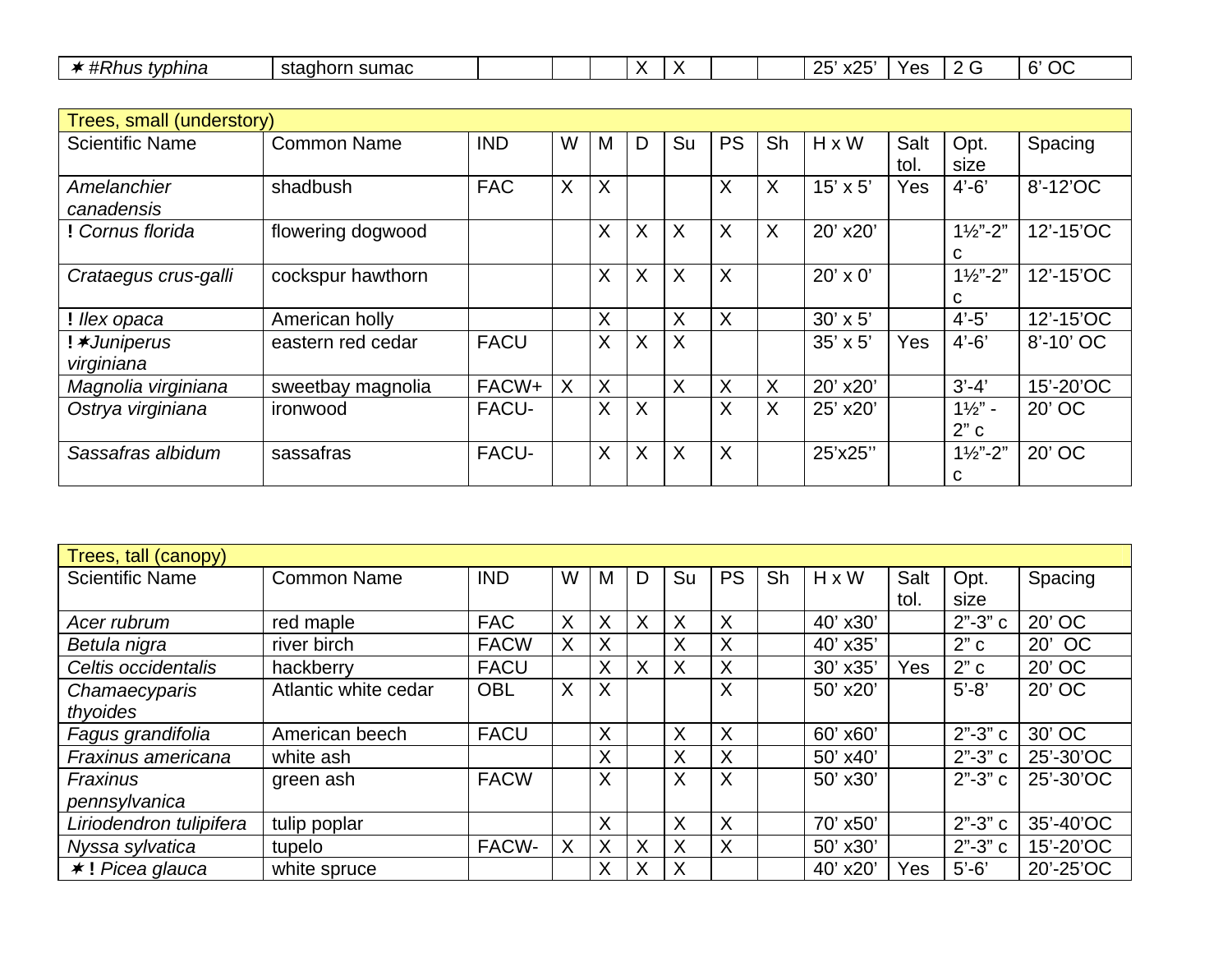| Picea mariana               | black spruce      | FACW-       | Χ | Χ       |          | Χ |          | 40' x20' |            | $5'-6'$             | 20'-25'OC |
|-----------------------------|-------------------|-------------|---|---------|----------|---|----------|----------|------------|---------------------|-----------|
| Pinus strobus               | white pine        | <b>FACU</b> |   | X       | $\sf X$  | X |          | 80' x40' |            | $4' - 8'$           | 20'-25'OC |
| ! Quercus alba              | white oak         |             |   | X       |          | X |          | 60' x40' |            | $2\frac{1}{2}$ .    | 20' OC    |
|                             |                   |             |   |         |          |   |          |          |            | 3"c                 |           |
| ! Quercus bicolor           | swamp white oak   | FACW+       | X | $\sf X$ |          | X | X        | 60' x50' |            | $2\frac{1}{2}$ "-3" | 25' OC    |
|                             |                   |             |   |         |          |   |          |          |            | C                   |           |
| ! Quercus coccinea          | scarlet oak       |             |   | X       |          | X |          | 50' x40' |            | $2\frac{1}{2}$ "-3" | 20' OC    |
|                             |                   |             |   |         |          |   |          |          |            | C                   |           |
| ! Quercus prinus            | chestnut oak      |             |   |         | X        | X | $\times$ | 60' x60' |            | $2\frac{1}{2}$ "-3" | 25' OC    |
|                             |                   |             |   |         |          |   |          |          |            | C                   |           |
| ! Quercus rubra             | northern red oak  | FACU-       |   | X       | X        | X | $\times$ | 60' x60' |            | $2\frac{1}{2}$ "-3" | 25' OC    |
|                             |                   |             |   |         |          |   |          |          |            | C                   |           |
| ! <b>*</b> Quercus velutina | black oak         |             |   | X       | $\times$ | X |          | 60' x50' | <b>Yes</b> | $2\frac{1}{2}$ "-3" | 25' OC    |
|                             |                   |             |   |         |          |   |          |          |            | C                   |           |
| Salix nigra                 | black willow      | FACW+       | X | X       |          | X | X        | 35' x20' |            | $8' - 10'$          | 20' OC    |
| ! Tilia americana           | American basswood | <b>FACU</b> |   | X       |          |   | X        | 60' x40' |            | $2" - 3" c$         | 20' OC    |

## **Fresh Water Resource Buffer Zone Trees & Shrubs Lakes, Ponds, & BVW**

| Soil Moisture      | <u>Sun</u>        | $IND = Indicator status$                    | Symbols             |
|--------------------|-------------------|---------------------------------------------|---------------------|
| $W = wet$          | $SU = \text{sun}$ | $OBL = Obligate$                            | $!=$ possible pests |
| $M = \text{moist}$ | $PS = part shade$ | $\text{FACW} = \text{Facultative wetlands}$ | # stoloniferous     |
| $D = dry$          | $SH = shade$      | $\text{FAC} = \text{Facultative}$           | $OC = On Center$    |
|                    |                   | $\text{FACU} = \text{Facultative uplands}$  | $c - caliper$       |

| Shrubs, low                          |                  |             |   |   |   |    |    |           |                  |              |                     |            |  |
|--------------------------------------|------------------|-------------|---|---|---|----|----|-----------|------------------|--------------|---------------------|------------|--|
| Scientific Name                      | Common Name      | <b>IND</b>  | W | M |   | SU | PS | <b>SH</b> | $H \times W$     | Salt<br>tol. | Opt.<br><b>Size</b> | Spacing    |  |
| <b>★ Arctostaphylos uva-</b><br>ursi | bearberry        |             |   |   | Χ |    |    |           | $12" \times 4"$  | Yes          | $4"$ pot            | 12" OC     |  |
| Aronia melanocarpa                   | black chokeberry | <b>FAC</b>  |   |   | Χ |    |    |           | $6' \times 6'$   | Yes          | $-2G$               | $4'-6'$ OC |  |
| <b>★# Comptonia</b><br>peregrina     | sweet fern       |             |   |   | Х |    | Χ  |           | $3' \times 4'$   | Yes          | $-2G$               | 30"-36" OC |  |
| Gaylussacia spp.                     | huckleberry      | <b>FACU</b> |   | Χ | X |    |    |           | $1.5' \times 3'$ |              | sod                 | $3'$ OC    |  |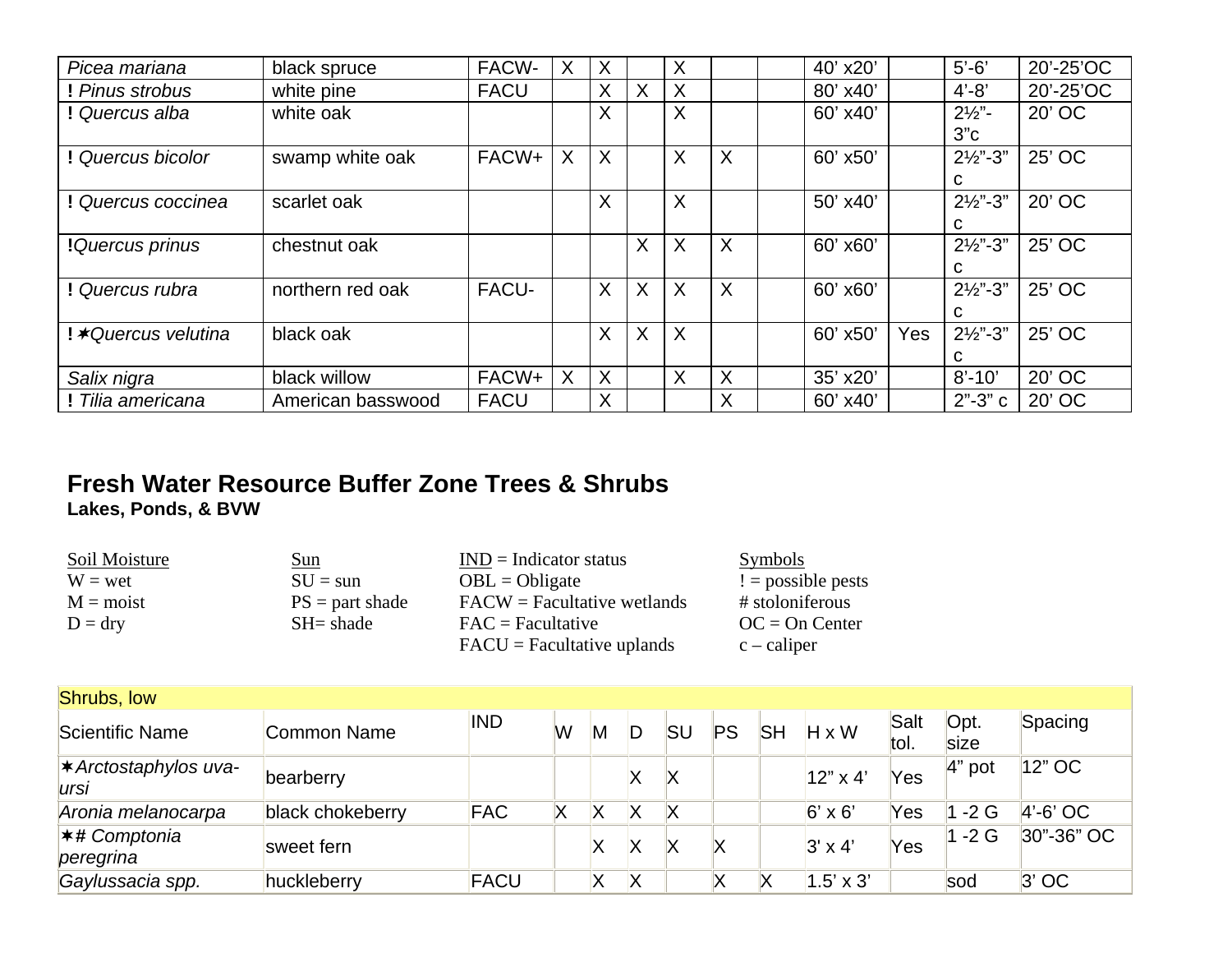| Hypericum densiflorum dense St. John's wort       |                               |      |   | X | IX |   |   | $4' \times 4'$   |     | 1 <sub>G</sub> | $3'$ OC      |
|---------------------------------------------------|-------------------------------|------|---|---|----|---|---|------------------|-----|----------------|--------------|
| ! <b>*Juniperus horizontalis</b> creeping juniper |                               |      |   | Χ | X  |   |   | $12" \times 4"$  | Yes | $1 - 3G$       | $3' - 5'$ OC |
| Rosa carolina                                     | pasture rose                  |      | X | Χ | Х  | X |   | $3' \times 3'$   |     | 1 G            | $4'$ OC      |
| #Rubus odoratus                                   | purple flowering<br>raspberry |      | Х |   |    |   | х | $5' \times ?'$   |     | 1 G            | $3' - 4'$ OC |
| Spiraea alba                                      | narrow-leaved<br>meadowsweet  | FAC+ | Х |   |    | X |   | $5'$ X 3'        |     | 1 G            | $2' - 3'$ OC |
| Spiraea latifolia                                 | broad-leaved<br>meadowsweet   | FAC+ | ⋏ |   |    | X |   | $5'$ X 3'        |     | 1 <sub>G</sub> | $2' - 3'$ OC |
| Vaccinium angustifolium late lowbush blueberry    |                               |      | Χ | X | X  | X |   | $2-3' \times 2'$ |     | 1 G            | $3'$ OC      |
| Viburnum acerifolium                              | maple-leaved<br>arrowwood     |      |   | X |    |   |   | $6'$ X 4'        |     | $2' - 3'$      | $6'$ OC      |

| Shrubs, medium                          |                              |              |   |              |              |                         |                         |           |                |              |                |              |
|-----------------------------------------|------------------------------|--------------|---|--------------|--------------|-------------------------|-------------------------|-----------|----------------|--------------|----------------|--------------|
| <b>Scientific Name</b>                  | <b>Common Name</b>           | <b>IND</b>   | W | M            | D            | <b>SU</b>               | <b>PS</b>               | <b>SH</b> | H x W          | Salt<br>tol. | Opt.<br>size   | Spacing      |
| Aronia arbutifolia                      | red chokeberry               | <b>FACW</b>  |   | X            | X            | X                       | X                       |           | $6' \times 5'$ |              | $1' - 2'$      | $4'$ -6' OC  |
| Cephalanthus<br>occidentalis            | buttonbush                   | <b>OBL</b>   | Χ | X            |              | Х                       |                         |           | $6' \times 6'$ |              | $2' - 4'$      | $5' - 8'$ OC |
| Cornus amomum                           | silky dogwood                | <b>FACW</b>  |   | X            |              | X                       | X                       |           | $6' \times 6'$ |              | $2' - 3'$      | $4'-6'$ OC   |
| Hamamelis virginiana                    | witch hazel                  | FAC-         |   | X            | $\mathsf{X}$ | $\overline{\mathsf{X}}$ | X                       |           | 15' x15'       |              | $2' - 4'$      | $5'$ OC      |
| Ilex verticillata                       | winterberry holly            | FACW+        | X | $\mathsf{X}$ | X            | X                       | X                       |           | 10' x10'       | Yes          | $2' - 4'$      | $4'$ -6' OC  |
| Juniperus communis                      | pasture juniper              |              |   |              | Χ            | Χ                       |                         |           | $5' \times 8'$ | Yes          | 1 <sub>G</sub> | $4' - 5'$ OC |
| Lindera benzoin                         | spicebush                    | <b>FACW-</b> |   | X            | X            |                         | Χ                       |           | $6' \times 6'$ |              | 2G             | $4' - 5'$ OC |
| Rhododendron<br>maximum                 | rose bay rhododendron        |              |   | Х            |              |                         | X                       | X         | 15' x 15'      |              | $2' - 4'$      | 10' OC       |
| <b>Rhododendron</b><br>periclymenoides  | pink azalea,<br>pinxterbloom | <b>FAC</b>   | X | X            |              |                         | Χ                       |           | $6' \times 6'$ |              | $1' - 2'$      | $6'$ OC      |
| Rhododendron<br>viscosum                | swamp azalea                 | <b>OBL</b>   | X | X            |              | X                       |                         |           | $6' \times 6'$ |              | $3' - 4'$      | $4' - 5'$ OC |
| # Rhus aromatica                        | fragrant sumac               |              |   |              | X            | <b>X</b>                | <b>X</b>                |           | $6' \times 6'$ |              | 2G             | $4'$ OC      |
| # Rhus glabra                           | sweet or smooth sumac        |              |   | X            | X            | X                       |                         |           | 10' x10'       | Yes          | $2' - 4'$      | $4'$ OC      |
| Rosa palustris                          | swamp rose                   | <b>OBL</b>   | X |              |              | X                       | X                       | X         | $7' \times ?$  |              | 1 <sub>G</sub> | $4'$ OC      |
| Sambucus canadensis                     | common elderberry            | <b>FACW-</b> | X | X            |              | X                       | $\overline{\mathsf{X}}$ | X         | $6' \times 6'$ |              | 2G             | $4'$ OC      |
| Vaccinium corymbosum highbush blueberry |                              | <b>FACW-</b> |   | X            | $\mathsf{X}$ | X                       | X                       |           | $6' \times 6'$ |              | 2G             | $6' - 8'$ OC |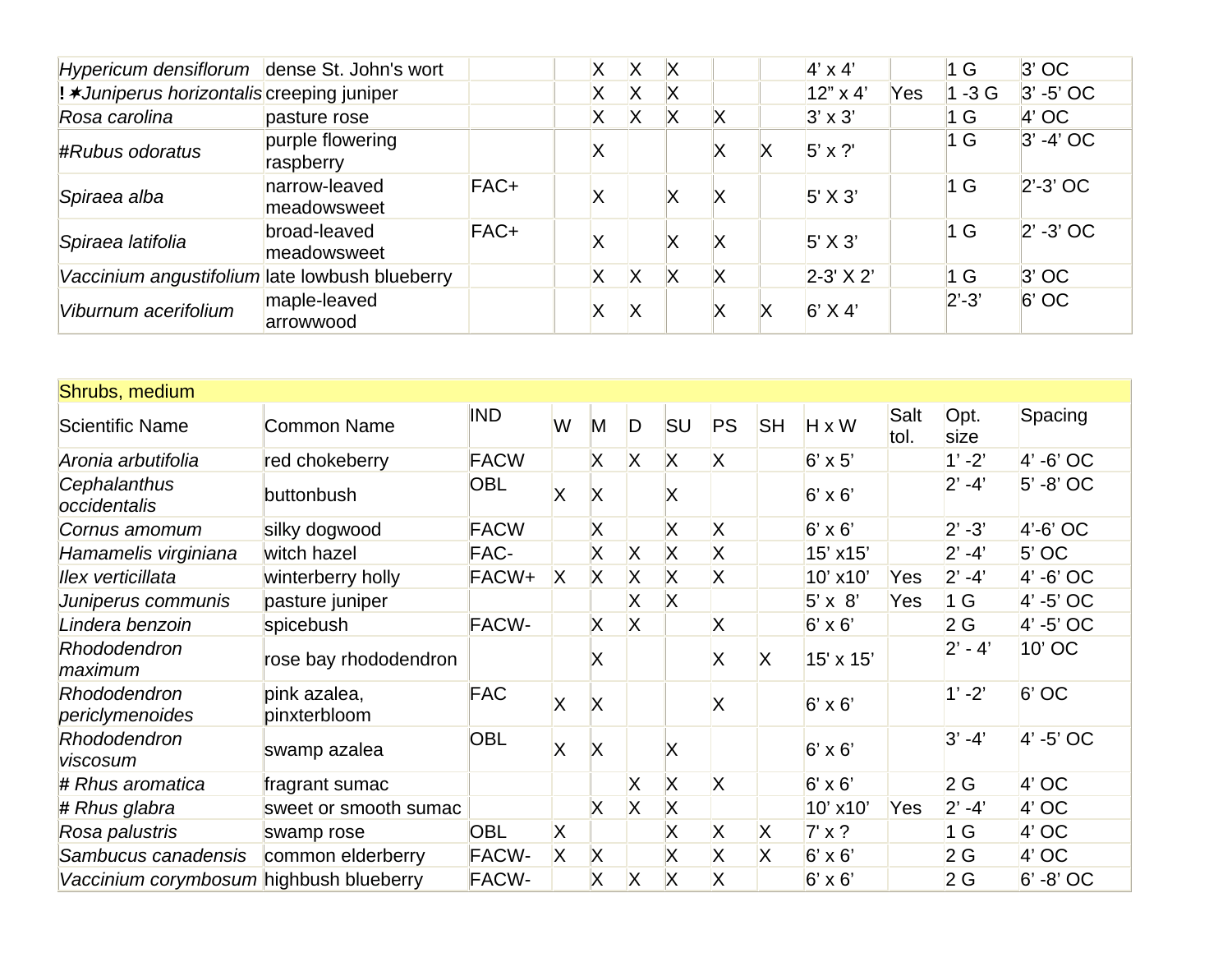| Viburnum cassinoides | witherod                      |             |  |  | $5' \times 5'$ |            | 2 G        | $6'$ OC |
|----------------------|-------------------------------|-------------|--|--|----------------|------------|------------|---------|
| Viburnum dentatum)   | arrowwood                     | <b>FAC</b>  |  |  | $8' \times 8'$ | <b>Yes</b> | $\Omega$ G | $6'$ OC |
| Viburnum nudum       | smooth witherod               |             |  |  | $6'$ X 6'      |            | 2 G        | $6'$ OC |
| Viburnum trilobum    | Am. cranberrybush<br>viburnum | <b>FACW</b> |  |  | $8'$ X $8'$    |            | 2G         | $6'$ OC |

| Shrubs, tall       |                                 |             |   |   |   |           |    |           |                 |              |              |         |
|--------------------|---------------------------------|-------------|---|---|---|-----------|----|-----------|-----------------|--------------|--------------|---------|
| Scientific Name    | Common Name                     | <b>IND</b>  | W | M |   | <b>SU</b> | PS | <b>SH</b> | $H \times W$    | Salt<br>tol. | Opt.<br>size | Spacing |
| Alnus serrulata    | smooth alder                    | <b>OBL</b>  | Χ | Χ |   | Χ         |    |           | 15' x15'        |              | $2' - 3'$    | $8'$ OC |
| Corylus americana  | American hazelnut or<br>filbert |             |   |   |   | Χ         | X  |           | $10' \times 8'$ |              | $ 3'-4 $     | $8'$ OC |
| ! Kalmia latifolia | mountain laurel                 | <b>FACU</b> |   | Χ | Х | Χ         | Χ  | Х         | 10' x 10'       |              | 2G           | $6'$ OC |
| $#$ Rhus copallina | shining or winged<br>sumac      |             |   |   | Χ | Χ         | X  |           | 20' x 20'       | Yes          | 2G           | $5'$ OC |
| $#$ Rhus typhina   | staghorn sumac                  |             |   |   | Χ | X         |    |           | 25' x 25'       | Yes          | 2G           | $6'$ OC |
| Salix discolor     | pussy willow                    | <b>FACW</b> |   |   | Χ | ΙX        | X  |           | 15' x 15'       |              | $5'-6'$      | 10' OC  |

| Trees, small (understory)                     |                        |              |   |   |    |           |           |           |                  |              |                                |              |
|-----------------------------------------------|------------------------|--------------|---|---|----|-----------|-----------|-----------|------------------|--------------|--------------------------------|--------------|
| Scientific Name                               | <b>Common Name</b>     | <b>IND</b>   | W | M | D  | <b>SU</b> | <b>PS</b> | <b>SH</b> | $H \times W$     | Salt<br>tol. | Opt.<br>size                   | Spacing      |
| Amelanchier arborea                           | downy serviceberry     |              |   |   | X  | X         | X         |           | 20' x 15'        |              | $6' - 8'$                      | 15' OC       |
| Amelanchier canadensis serviceberry, shadbush |                        | <b>FAC</b>   |   | Χ | Х  |           | Χ         | Χ         | 20' x 12'        | <b>Yes</b>   | $6' - 8'$                      | $12'$ OC     |
| Amelanchier laevis                            | smooth serviceberry    |              |   | Χ | X  | X         | Χ         |           | $25' \times 18'$ |              | $6' - 8'$                      | 15' OC       |
| Carpinus caroliniana                          | American hornbeam      |              |   | Х |    |           | Χ         | Х         | $35 \times 30'$  |              | 3"c                            | 15' OC       |
| Cornus alternifolia                           | alternate-leaf dogwood |              |   | Χ | X  |           | X         | Х         | 15' x 20'        |              | 8"                             | 15' OC       |
| ! Cornus florida                              | flowering dogwood      |              |   | Χ | X  | IX        |           |           | $20' \times 20'$ |              | $1\frac{1}{2}$ " -2"           | 12' -15' OC  |
| Crataegus crus-galli                          | cockspur hawthorn      |              |   | X | X  | X         | X         |           | $20' \times 20'$ |              |                                |              |
| llex opaca                                    | American holly         |              |   | X |    | X         | X         |           | 30' x 25'        |              | $ 4' - 5' $                    | 12'-15' OC   |
| ! <b>*Juniperus virginiana</b>                | eastern red cedar      | <b>FACU</b>  |   | X | X  | ΙX        |           |           | 25' x 25'        | <b>Yes</b>   | $ 4' - 6' $                    | $8' - 10$ OC |
| Ostrya virginiana                             | ironwood               | <b>FACU-</b> |   |   | IX |           | X         | х         | 25' x 20'        |              | $1\frac{1}{2}$ " – 2" $20'$ OC |              |